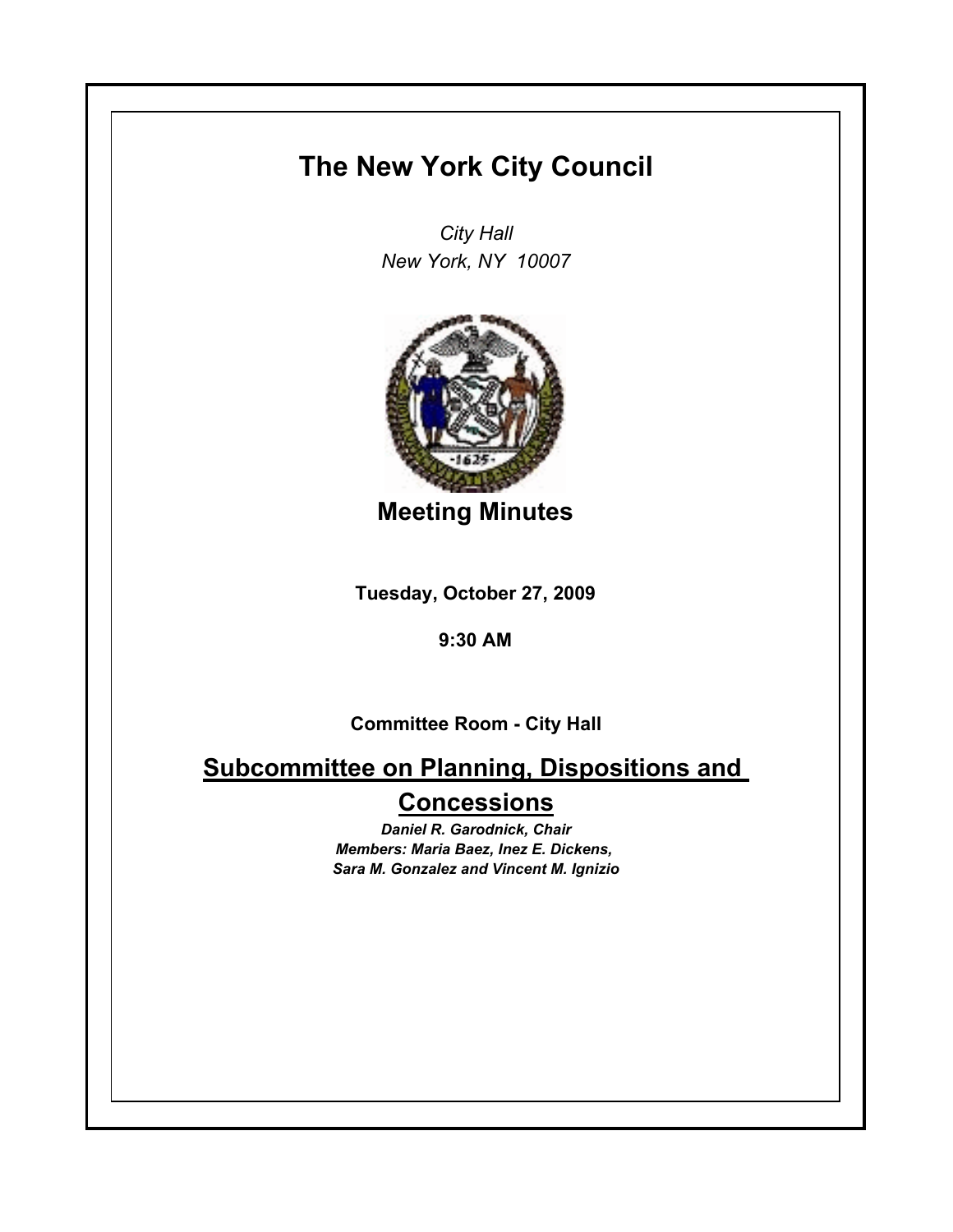| Roll Call       |                                                                                                                                                                                                                                                                                                                                                                                                                                                                                        |                                                                                                                                                                                                                                                                                                                                                       |  |  |
|-----------------|----------------------------------------------------------------------------------------------------------------------------------------------------------------------------------------------------------------------------------------------------------------------------------------------------------------------------------------------------------------------------------------------------------------------------------------------------------------------------------------|-------------------------------------------------------------------------------------------------------------------------------------------------------------------------------------------------------------------------------------------------------------------------------------------------------------------------------------------------------|--|--|
|                 | Present, Garodnick, Dickens, Gonzalez and Ignizio                                                                                                                                                                                                                                                                                                                                                                                                                                      |                                                                                                                                                                                                                                                                                                                                                       |  |  |
|                 | Absent, Baez                                                                                                                                                                                                                                                                                                                                                                                                                                                                           |                                                                                                                                                                                                                                                                                                                                                       |  |  |
|                 | Other Council Members Attending: Barron and Felder                                                                                                                                                                                                                                                                                                                                                                                                                                     |                                                                                                                                                                                                                                                                                                                                                       |  |  |
| T2009-1680      | Application no. 20105185 HAR, an amendment to an Urban<br>Development Action Area Project located at 551 and 571 Bay Street,<br>Council District no. 49 Borough of Staten Island. This matter is<br>subject to Council review and action pursuant to Article 16 of the<br><b>New York General Municipal Law.</b>                                                                                                                                                                       |                                                                                                                                                                                                                                                                                                                                                       |  |  |
|                 | Attachments:                                                                                                                                                                                                                                                                                                                                                                                                                                                                           | Deferral of the Planning Subcommittee Meeting to 10-27-2009                                                                                                                                                                                                                                                                                           |  |  |
|                 |                                                                                                                                                                                                                                                                                                                                                                                                                                                                                        | This Land Use Application was Hearing on P-C Item by Comm                                                                                                                                                                                                                                                                                             |  |  |
|                 | <b>Attachments:</b>                                                                                                                                                                                                                                                                                                                                                                                                                                                                    | Deferral of the Planning Subcommittee Meeting to 10-27-2009                                                                                                                                                                                                                                                                                           |  |  |
|                 |                                                                                                                                                                                                                                                                                                                                                                                                                                                                                        | A motion was made that this Land Use Application be P-C Item Approved by<br>Subcommittee with Companion Resolution approved by Roll Call.                                                                                                                                                                                                             |  |  |
| Affirmative, 4- |                                                                                                                                                                                                                                                                                                                                                                                                                                                                                        |                                                                                                                                                                                                                                                                                                                                                       |  |  |
|                 | Absent, $1 -$                                                                                                                                                                                                                                                                                                                                                                                                                                                                          | Garodnick, Dickens, Gonzalez and Ignizio<br>Baez                                                                                                                                                                                                                                                                                                      |  |  |
| LU 1221-2009    | Application no. 20105058 HAK, an Urban Development Action Area<br>Project located at 480-482 Warwick Street, Council District no. 42<br>Borough of Brooklyn. This matter is subject to Council review and<br>action pursuant to Article 16 of the New York General Municipal<br>Law, at the request of the New York City Department of Housing<br>Preservation and Development, and pursuant to Section 696 of the<br>General Municipal Law for an exemption from real property taxes. |                                                                                                                                                                                                                                                                                                                                                       |  |  |
|                 |                                                                                                                                                                                                                                                                                                                                                                                                                                                                                        | Attachments: Land Use Calendar - Week of September 21 - September 25, 2009, Land<br>Use Calendar - Week of October 5 - October 9, 2009, Land Use Calendar -<br>Week of October 26 - October 30, 2009, Hearing Transcript - Planning<br>9/22/09, Hearing Transcript - Planning 10/6/09, Deferral of the Planning<br>Subcommittee Meeting to 10-27-2009 |  |  |
|                 | This Land Use Application was Hearing Held by Committee                                                                                                                                                                                                                                                                                                                                                                                                                                |                                                                                                                                                                                                                                                                                                                                                       |  |  |
|                 | Attachments:                                                                                                                                                                                                                                                                                                                                                                                                                                                                           | Land Use Calendar - Week of September 21 - September 25, 2009, Land<br>Use Calendar - Week of October 5 - October 9, 2009, Land Use Calendar -<br>Week of October 26 - October 30, 2009, Hearing Transcript - Planning<br>9/22/09, Hearing Transcript - Planning 10/6/09, Deferral of the Planning<br>Subcommittee Meeting to 10-27-2009              |  |  |

**This Land Use Application was Laid Over by Subcommittee**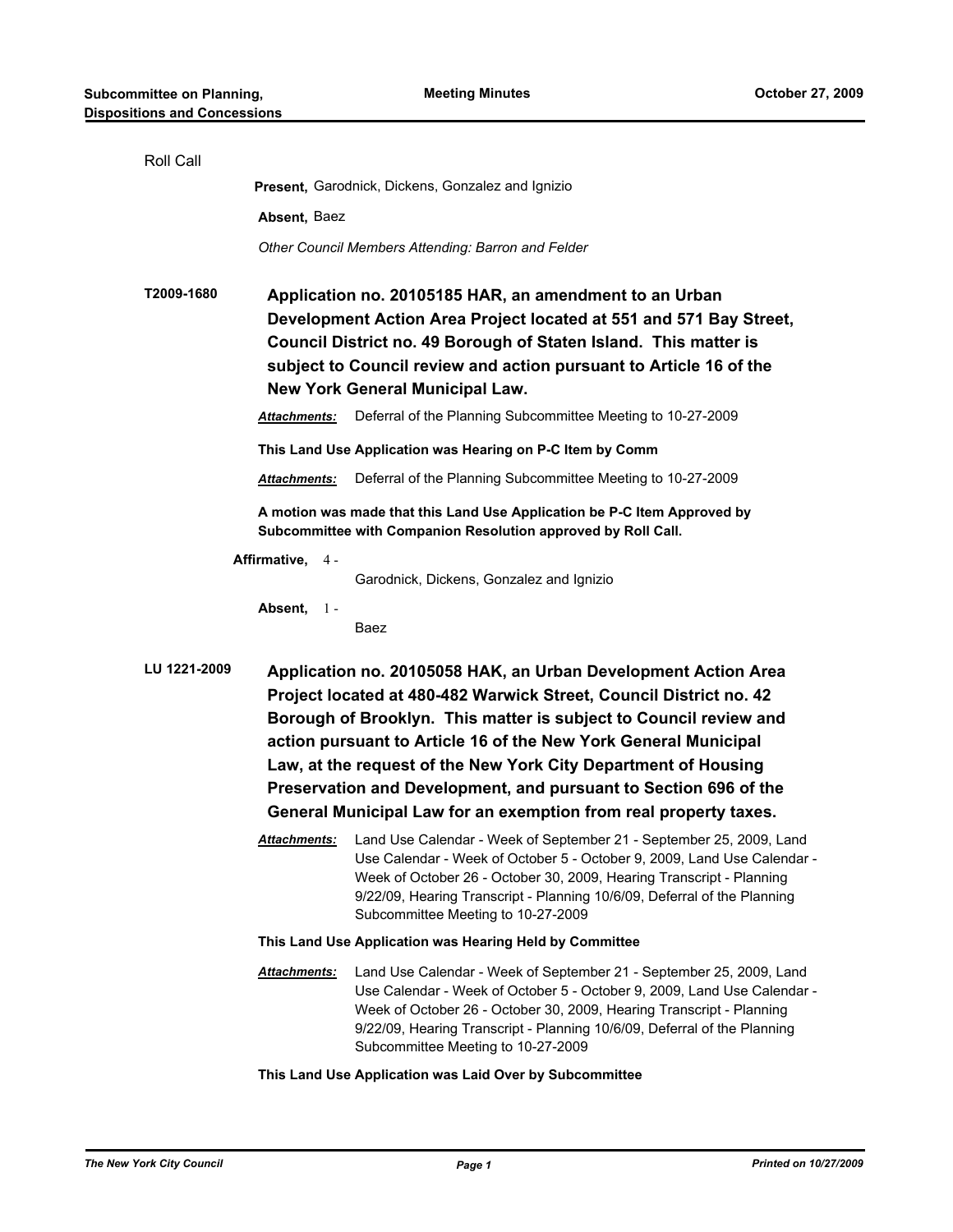- **LU 1223-2009 Application no. 20105060 HAM, an Urban Development Action Area located at 3603-3605 Broadway, Council District no. 7 Borough of Manhattan. This matter is subject to Council review and action pursuant to Article 16 of the New York General Municipal Law, at the request of the New York City Department of Housing Preservation and Development, and pursuant to Section 577 of the Private Housing Finance Law for an exemption from real property taxes.**
	- *Attachments:* Land Use Calendar Week of September 21 September 25, 2009, Land Use Calendar - Week of October 5 - October 9, 2009, Land Use Calendar - Week of October 26 - October 30, 2009, Hearing Transcript - Planning 9/22/09, Hearing Transcript - Planning 10/6/09, Deferral of the Planning Subcommittee Meeting to 10-27-2009
	- **This Land Use Application was Hearing Held by Committee**
	- *Attachments:* Land Use Calendar Week of September 21 September 25, 2009, Land Use Calendar - Week of October 5 - October 9, 2009, Land Use Calendar - Week of October 26 - October 30, 2009, Hearing Transcript - Planning 9/22/09, Hearing Transcript - Planning 10/6/09, Deferral of the Planning Subcommittee Meeting to 10-27-2009

**This Land Use Application was Laid Over by Subcommittee**

- **LU 1225-2009 Uniform land use review procedure application no. C 090447 HAK, an Urban Development Action Area Designation and Project, located at 228 Riverdale Avenue, and the disposition of such property, Borough of Brooklyn, Council District no. 42. This matter is subject to Council Review and action pursuant to §197-c and §197-d of the New York City Charter and Article 16 of the General Municipal Law.**
	- *Attachments:* Land Use Calendar Week of October 5 October 9, 2009, Hearing Transcript - Planning 10/6/09, Land Use Calendar - Week of October 26 - October 30, 2009, Deferral of the Planning Subcommittee Meeting to 10-27-2009

## **This Land Use Application was Hearing Held by Committee**

*Attachments:* Land Use Calendar - Week of October 5 - October 9, 2009, Hearing Transcript - Planning 10/6/09, Land Use Calendar - Week of October 26 - October 30, 2009, Deferral of the Planning Subcommittee Meeting to 10-27-2009

**A motion was made that this Land Use Application be Approved by Subcommittee approved by Roll Call.**

**Affirmative,** 4 -

Garodnick, Dickens, Gonzalez and Ignizio

- **Absent,** 1
	- Baez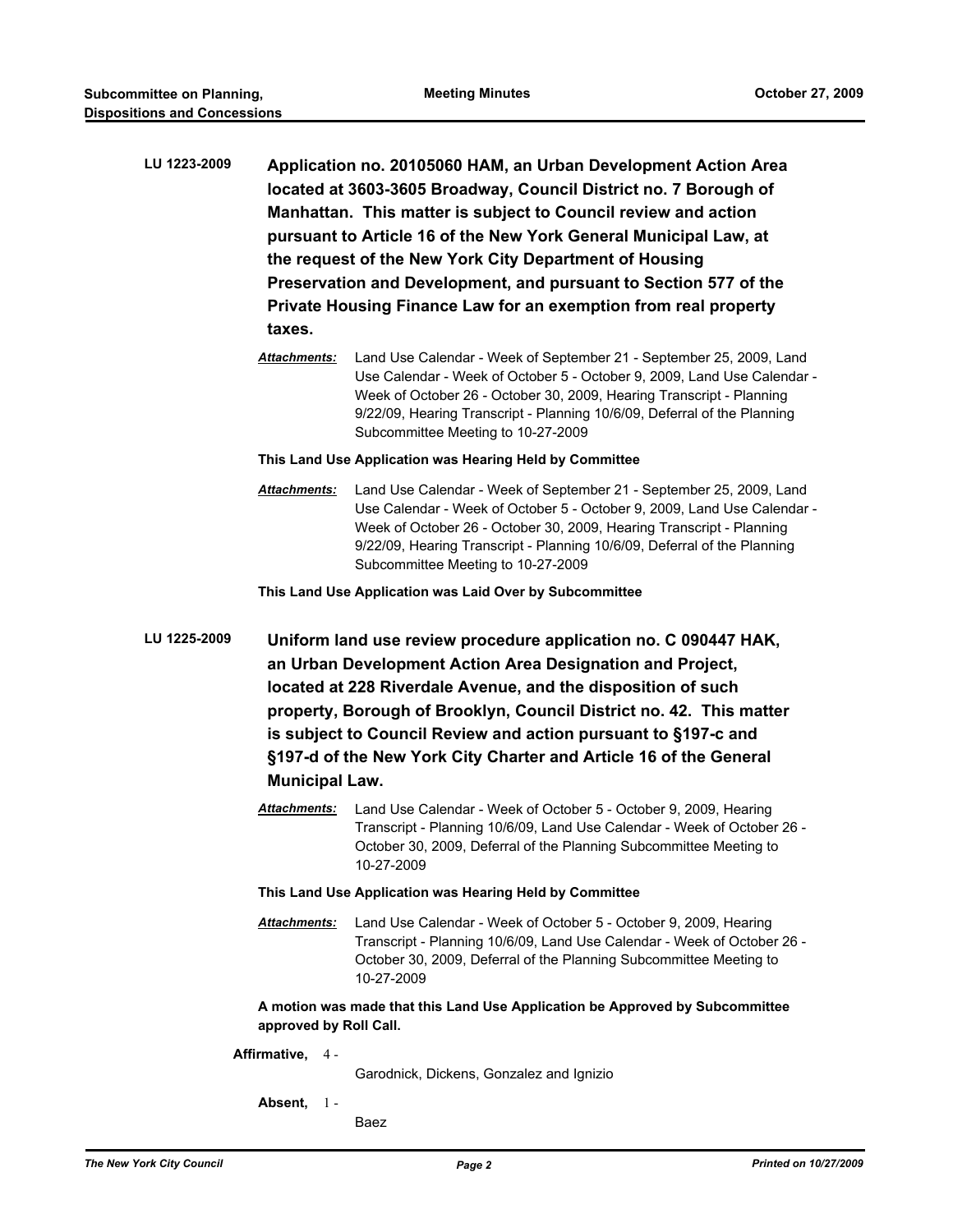| LU 1226-2009                                                                                           | Uniform land use review procedure application no. C 090374 HAM,<br>an Urban Development Action Area Designation and Project,<br>located at 138-150 West 128th Street, and the disposition of such<br>property, Borough of Manhattan, Council District no. 9. This matter<br>is subject to Council Review and action pursuant to §197-c and<br>§197-d of the New York City Charter and Article 16 of the General<br><b>Municipal Law.</b>     |                                                                                                                           |  |  |  |
|--------------------------------------------------------------------------------------------------------|----------------------------------------------------------------------------------------------------------------------------------------------------------------------------------------------------------------------------------------------------------------------------------------------------------------------------------------------------------------------------------------------------------------------------------------------|---------------------------------------------------------------------------------------------------------------------------|--|--|--|
|                                                                                                        | Attachments:                                                                                                                                                                                                                                                                                                                                                                                                                                 | Land Use Calendar - Week of October 26 - October 30, 2009, Deferral of<br>the Planning Subcommittee Meeting to 10-27-2009 |  |  |  |
|                                                                                                        | This Land Use Application was Hearing Held by Committee                                                                                                                                                                                                                                                                                                                                                                                      |                                                                                                                           |  |  |  |
|                                                                                                        | <u> Attachments:</u>                                                                                                                                                                                                                                                                                                                                                                                                                         | Land Use Calendar - Week of October 26 - October 30, 2009, Deferral of<br>the Planning Subcommittee Meeting to 10-27-2009 |  |  |  |
|                                                                                                        |                                                                                                                                                                                                                                                                                                                                                                                                                                              | A motion was made that this Land Use Application be Approved by Subcommittee<br>approved by Roll Call.                    |  |  |  |
|                                                                                                        | Affirmative, 4 -                                                                                                                                                                                                                                                                                                                                                                                                                             |                                                                                                                           |  |  |  |
|                                                                                                        |                                                                                                                                                                                                                                                                                                                                                                                                                                              | Garodnick, Dickens, Gonzalez and Ignizio                                                                                  |  |  |  |
|                                                                                                        | Absent, $1 -$                                                                                                                                                                                                                                                                                                                                                                                                                                | Baez                                                                                                                      |  |  |  |
| LU 1231-2009                                                                                           | Uniform land use review procedure application no. C 090467 HAK,<br>an Urban Development Action Area Designation and Project,<br>located at 660 Jerome Avenue and 741 Barbey Street, and the<br>disposition of such property, Borough Brooklyn, Council District<br>no. 42. This matter is subject to Council Review and action<br>pursuant to §197-c and §197-d of the New York City Charter and<br>Article 16 of the General Municipal Law. |                                                                                                                           |  |  |  |
|                                                                                                        | <u> Attachments:</u>                                                                                                                                                                                                                                                                                                                                                                                                                         | Land Use Calendar - Week of October 26 - October 30, 2009, Deferral of<br>the Planning Subcommittee Meeting to 10-27-2009 |  |  |  |
| This Land Use Application was Hearing Held by Committee                                                |                                                                                                                                                                                                                                                                                                                                                                                                                                              |                                                                                                                           |  |  |  |
|                                                                                                        | Attachments:                                                                                                                                                                                                                                                                                                                                                                                                                                 | Land Use Calendar - Week of October 26 - October 30, 2009, Deferral of<br>the Planning Subcommittee Meeting to 10-27-2009 |  |  |  |
| A motion was made that this Land Use Application be Approved by Subcommittee<br>approved by Roll Call. |                                                                                                                                                                                                                                                                                                                                                                                                                                              |                                                                                                                           |  |  |  |
|                                                                                                        | Affirmative, 4 -                                                                                                                                                                                                                                                                                                                                                                                                                             | Garodnick, Dickens, Gonzalez and Ignizio                                                                                  |  |  |  |
|                                                                                                        | Absent, 1-                                                                                                                                                                                                                                                                                                                                                                                                                                   | Baez                                                                                                                      |  |  |  |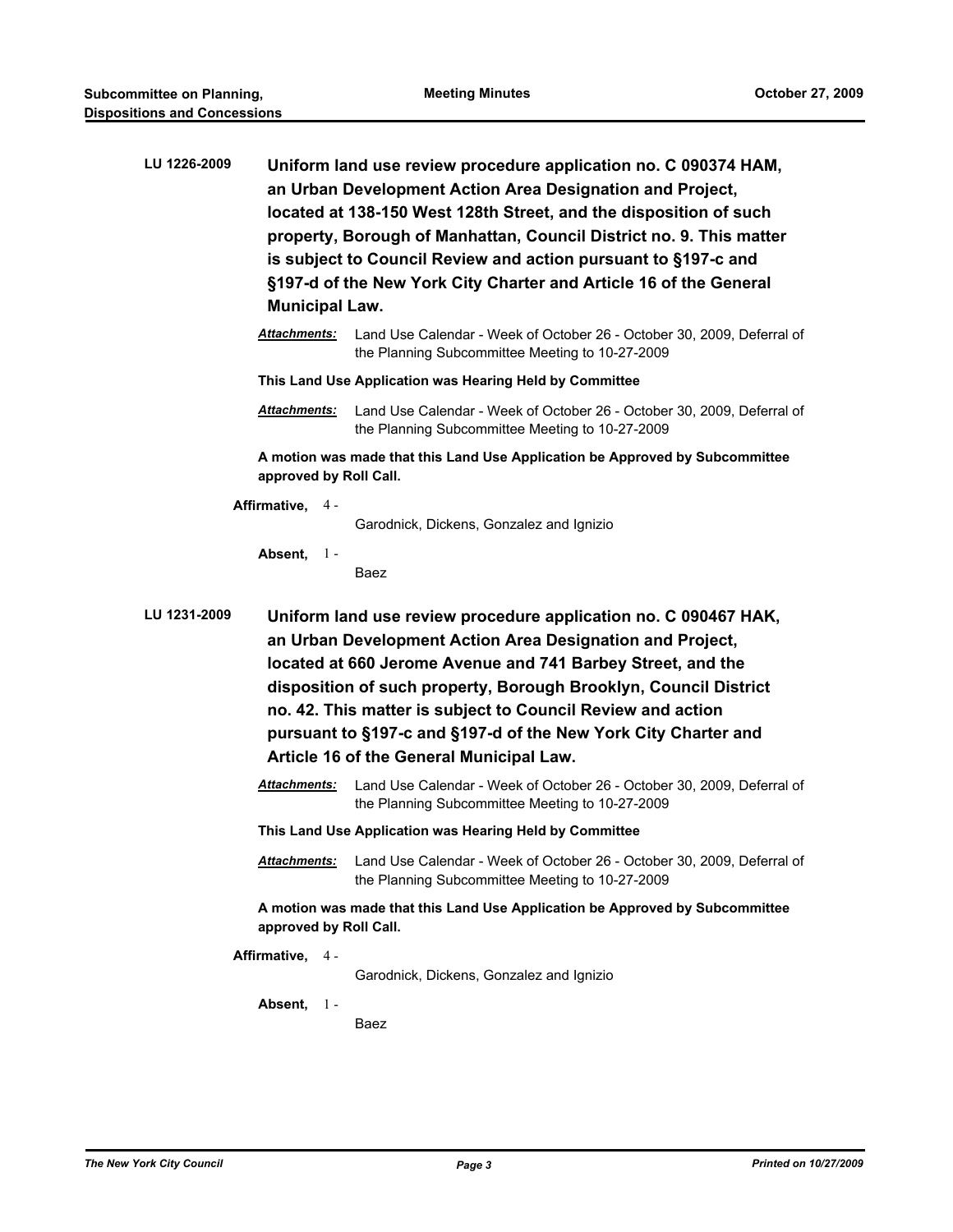- **LU 1241-2009 Application no. 20105079 HAK, an Urban Development Action Area Project known as ACA Site 3, located in Community Boards 4, 5 and 16, Council District no. 37 Borough of Brooklyn. This matter is subject to Council review and action pursuant to Article 16 of the New York General Municipal Law, at the request of the New York City Department of Housing Preservation and Development, and pursuant to Section 696 of the General Municipal Law for an exemption from real property taxes.**
	- *Attachments:* Land Use Calendar Week of October 5 October 9, 2009, Land Use Calendar - Week of October 26 - October 30, 2009, Hearing Transcript - Planning 10/6/09, Deferral of the Planning Subcommittee Meeting to 10-27-2009

## **This Land Use Application was Hearing Held by Committee**

*Attachments:* Land Use Calendar - Week of October 5 - October 9, 2009, Land Use Calendar - Week of October 26 - October 30, 2009, Hearing Transcript - Planning 10/6/09, Deferral of the Planning Subcommittee Meeting to 10-27-2009

**A motion was made that this Land Use Application be Approved by Subcommittee approved by Roll Call.**

**Affirmative,** 4 -

Garodnick, Dickens, Gonzalez and Ignizio

**Absent,** 1 -

Baez

- **LU 1242-2009 Application no. 20105080 HAK, an Urban Development Action Area Project known as ACA Site 2, located in Community Board 3, Council District no. 36 Borough of Brooklyn. This matter is subject to Council review and action pursuant to Article 16 of the New York General Municipal Law, at the request of the New York City Department of Housing Preservation and Development, and pursuant to Section 696 of the General Municipal Law for an exemption from real property taxes.**
	- *Attachments:* Land Use Calendar Week of October 5 October 9, 2009, Land Use Calendar - Week of October 26 - October 30, 2009, Hearing Transcript - Planning 10/6/09, Deferral of the Planning Subcommittee Meeting to 10-27-2009

**This Land Use Application was Hearing Held by Committee**

*Attachments:* Land Use Calendar - Week of October 5 - October 9, 2009, Land Use Calendar - Week of October 26 - October 30, 2009, Hearing Transcript - Planning 10/6/09, Deferral of the Planning Subcommittee Meeting to 10-27-2009

**A motion was made that this Land Use Application be Approved by Subcommittee approved by Roll Call.**